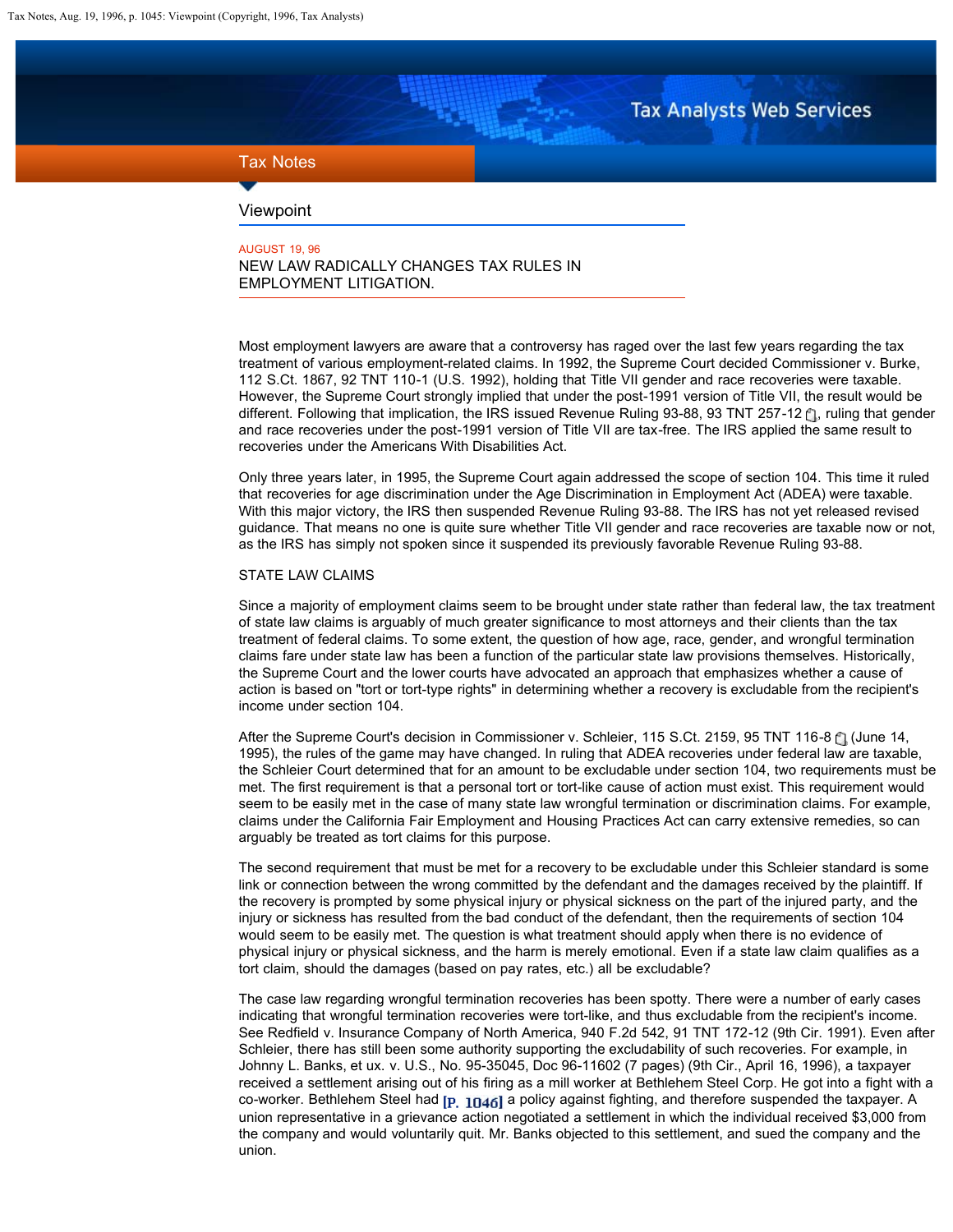The court ruled against Banks. The Ninth Circuit Court of Appeals reversed in part, holding that the trial court had improperly granted the union's summary judgment motion on Banks' breach of fair representation claims. The court also reinstated his unjust discharge claim. There was a trial on remand, and the district court ruled that Banks suffered damages of \$134,500, for past and future wages. Before judgment was entered, however, the parties settled. Bethlehem Steel made a payment on Banks' wrongful discharge claim, and the union made a payment on the claim for breach of the duty of fair representation.

Mr. Banks and his wife reported the amount received from Bethlehem Steel on their 1990 return, but excluded the amount received from the union. The IRS determined that the settlement payment from the union was taxable. Mr. Banks paid the deficiency but then sued for a refund.

The Ninth Circuit Court of Appeals considered the guidelines established in the Schleier case, but rejected the IRS's contention that Schleier dictated that the payment was taxable. In fact, the court looked to the nature of the injuries compensated, and held that the damages from the union were nontaxable. Interestingly, the Ninth Circuit was able to rely on the fact that unions do not pay wages to their members. This helped the court conclude that the settlement from the union could not be wages.

Such favorable case law has prompted many lawyers and their clients, and many tax advisors, to engage in tax planning at settlement time. However, the case law has now been interrupted with the passage of new legislation.

# NEW LAW TAXES MOST RECOVERIES

It has long bothered the IRS that courts have found such recoveries to be excludable. The damages received in these cases generally consist at least to some extent of back pay and other awards intended to compensate the claimant for lost wages or lost profits. Although there has been a huge cutback in such favorable cases in light of the Supreme Court decision in Schleier, the Internal Revenue Service was still concerned that a bigger change was needed.

Consequently, the Small Business Job Protection Act (H.R. 3448) just passed by Congress tightens up two areas. The act provides that the exclusion from gross income does not apply to any punitive damages received on account of personal injury or sickness whether or not related to a physical injury or physical sickness. Current law (before the act) was confused, and a U.S. Supreme Court case to clarify it is still pending. The new act does contain an interface with that law, stating that current law continues to apply to punitive damages received in a wrongful death action if the applicable state law (as in effect on September 13, 1995, without regard to subsequent modification) provides (or has been construed to provide in a court decision issued on or before such date), that only punitive damages may be awarded in a wrongful death action.

#### EMOTIONAL DISTRESS RECOVERIES

A far broader change in the act restricts the scope of section 104 to physical (as opposed to merely personal) injuries. Now, the exclusion from income applies only to damages received on account of a personal physical injury or physical sickness. The operative word here is physical. If an action has its origin in a physical injury or physical sickness, then all damages (other than punitive damages) flowing from the injury are treated as payments received on account of physical injury or physical sickness whether or not the recipient of the damages is the injured party.

For example, damages (other than punitive damages) received by an individual on account of a claim for loss of consortium due to the physical injury or physical sickness of the individual's spouse are excludable from gross income. In addition, damages (other than punitive damages) received on account of a claim of wrongful death continue to be excludable from taxable income as under present law.

Of particular relevance to employment lawyers is the fact that the new law singles out emotional distress damages. The act provides that emotional distress is not considered a physical injury or physical sickness. Furthermore, a footnote in the Conference Committee Report states that the term "emotional distress" includes physical symptoms (e.g., insomnia, headaches, stomach disorders) that may result from such emotional distress. Thus, says the Conference Report, the exclusion from gross income does not apply to any damages received (other than for medical expenses as discussed below) based on a claim of employment discrimination or injury to reputation accompanied by a claim of emotional distress. Conversely, emotional distress damages arising out of a physical injury can still be excluded. Because all damages received on account of physical injury or physical sickness are excludable from gross income, the exclusion from gross income applies to any damages received based on a claim of emotional distress that is attributable to physical injury or physical sickness.

The provisions generally are effective with respect to amounts received after the date this new law was enacted. The provisions do not apply to amounts received under a written binding agreement, court decree, or mediation award in effect on (or issued on or before) September 13, 1995. More about this effective date below.

WHAT NOW?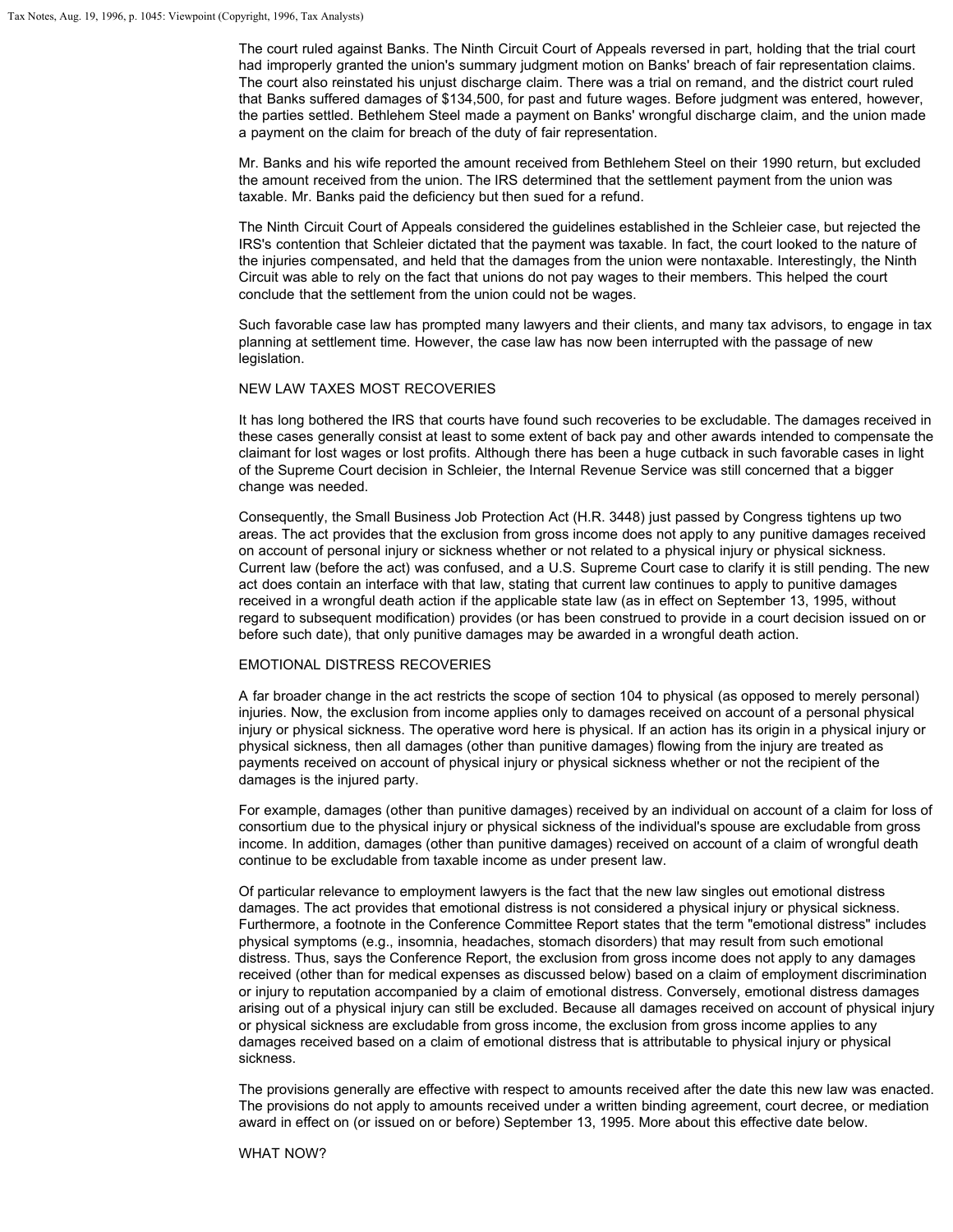It will be a vastly different world for litigants after the effective date of this law. There was a collective sigh of relief among many employment law practitioners, and many recovering litigants, about effective dates. The House bill had proposed a general effective date of June 30, 1996. Consequently, many persons settling lawsuits in July and the first few days of August did so not knowing whether or not their recoveries would be within the ambit of section 104. Fortunately, the Conference Agreement adopted a prospective effective date.

# $[P. 1047]$

At this writing, Congress has passed the bill, but it has not been signed by the president. The presidential signature is "enactment" for purposes of this rule. Furthermore, a grandfather provision is also of some significance. If an amount is received pursuant to a written binding agreement, court decree, or mediation award that was in effect on (or issued on or before) September 13, 1995, the new law will not apply. Thus, if a plaintiff and defendant settled their case in the early part of 1995 under an agreement calling for three or four annual installments of settlement payments, assuming that settlement agreement is in writing and is binding, the September 13, 1995, date would protect the subsequent payments from being taxed under the new version of section 104, even though those subsequent payments are received after the date of enactment of H.R. 3448.

#### GETTING PHYSICAL

The larger question, of course, is what all of the focus on the physical (as opposed to merely "personal") injury requirement will really mean. The Conference Committee Report attempts to draw a clear line, reciting the House bill provision and indicating that now an action must have its origin in a physical injury or physical sickness. If it does, then all damages (other than punitive damages) that flow from that physical injury or physical sickness will be treated as excludable -- whether or not the recipient of the damages is the injured party.

The examples used in the Conference Committee Report include damages (other than punitive damages) received by an individual on account of a claim for loss of consortium due to the physical injury or physical sickness of that person's spouse. Such damages for loss of consortium will still be excludable. Furthermore, damages (again, excepting punitive damages) received on account of a claim of wrongful death will continue to be excludable, even though the party collecting those damages is obviously not the one who died.

The situation with emotional distress causes of action is less clear. According to the Conference Report, section 104 no longer applies to any damages received (other than for medical expenses as discussed below) based on a claim of employment discrimination or injury to reputation that is accompanied by a claim of emotional distress. On the other hand, the Conference Committee Report recognizes that all damages received on account of physical injury or physical sickness are excludable. Thus, say the conferees, exclusion under section 104 is still appropriate for any damages received that are based on a claim of emotional distress attributable to physical injury or physical sickness.

This would seem to elevate the underlying and initial harm to extreme importance. If there is a personal physical injury, such as a battery, and that battery produces various physical harms as well as emotional distress, exclusion for the entire recovery (except punitives, of course) would seem to be self-evident. There would not only be a physical injury, but also emotional distress being produced by a physical injury.

But what if the defendants' conduct did not involve a physical touching, but did produce physical injury, particularly physical injury caused by intentional infliction of emotional distress? Suppose an act of defamation caused serious physical consequences to the injured party and accompanying emotional distress. Will weight gain, weight loss, bulimia, ulcers, nervous disorders, hives, etc., be considered physical injuries or physical sickness? The precise line between physical and nonphysical is not yet clear. However, a

# footnote to the Conference Committee Report does state that "It is

intended that the term emotional distress includes physical symptoms (e.g., insomnia, headaches, stomach disorders) which may result from such emotional distress." While this list does not seem exhaustive, it at least will give the Internal Revenue Service fuel concerning the seriousness of the new physical injury or physical sickness requirement. Given the importance of this footnote, it may give new meaning to the old adage about the important law always being in the footnotes.

We should expect these physical vs. nonphysical issues to arise. The IRS, reading the new law, would probably answer that if there has been no physical touching, then despite the admitted physical consequences of an action, there will be no exclusion. This seems to place an undue emphasis on the original harm. Indeed, it can be argued that in a suit for defamation, if the resulting injuries include physical consequences (such as some of those mentioned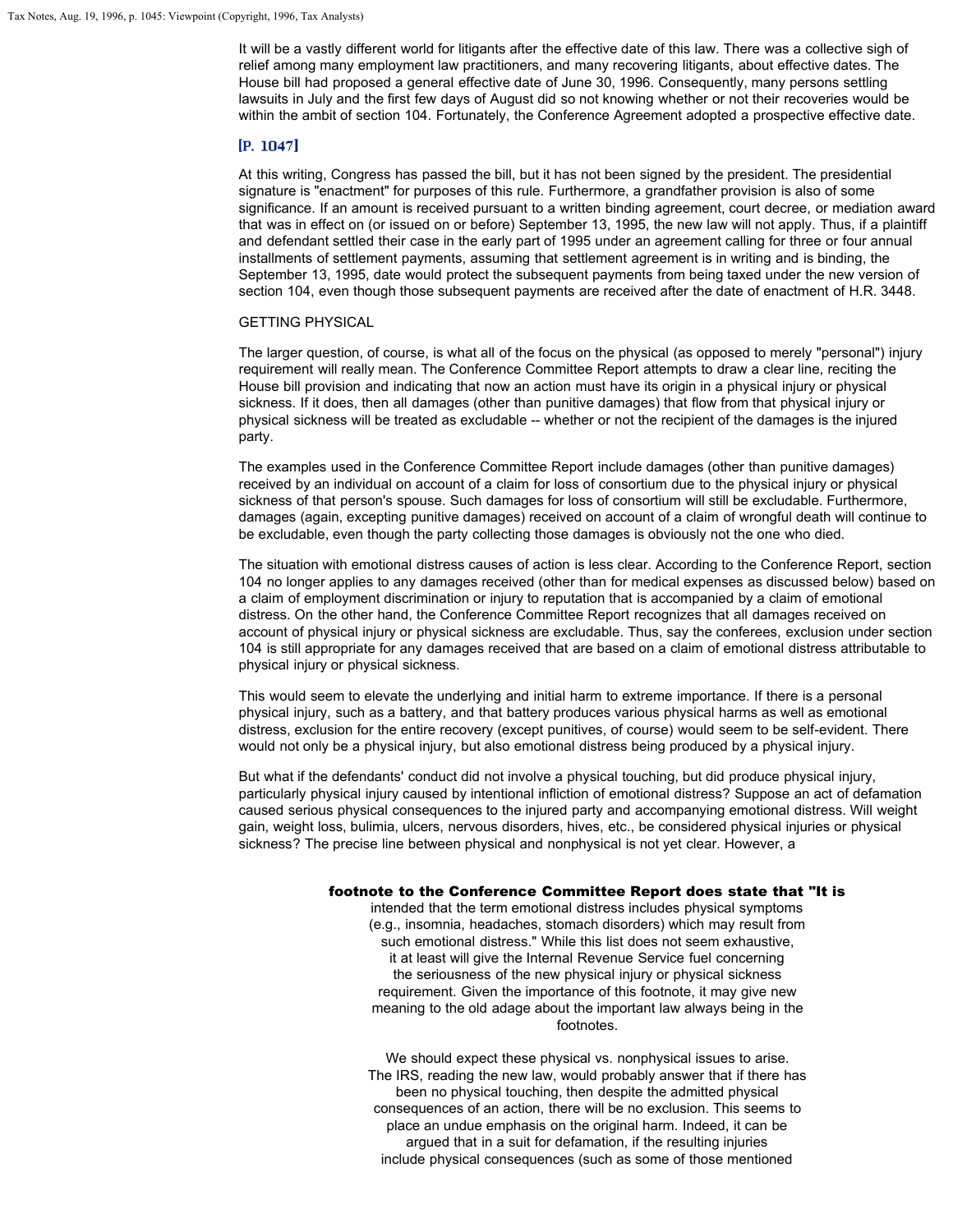# MEDICAL EXPENSES

One of the intended mitigating impacts of the new legislation concerns the reimbursement of medical expenses. The change to section 104 includes an exception to the taxability of emotional distress damages. The taxability of emotional distress damages would not apply to damages which do not exceed the amount paid for medical care (as defined in section 213(d)) that is attributable to the emotional distress. Thus, the exclusion of section 104 would still apply to medical expenses that the plaintiff receives on account of emotional distress, even if there were no physical injuries.

#### CAUTION

Even if one assumes that the "origin of the claim" notion about physical consequences being required will be an easy standard to apply, I think there will be confusion over this new provision. For example, sexual harassment cases are becoming more and more common today. They are not brought as federal employment discrimination suits, but generally as state law cases focused upon harassment and, indeed, battery. Budding plaintiffs' lawyers will doubtless be even more aggressive in alleging battery, which, in common parlance, is a nonconsensual physical touching. Many sexual harassment cases involve exactly that. True, the big dollar judgments (and often even bigger dollar punitive damages) do not generally come solely from some physical act of touching, but rather from the emotional and psychiatric impact that these touchings may have. There will probably be disputes between litigants and the IRS over these issues.

In contrast, there is now a bright line drawn between actual (or compensatory) damages and punitive damages, ending the long history of litigation over the<br>IP. 1048]

tax treatment of punitives. The bill now puts to rest this longlitigated line. Punitive damages, even those arising out of a catastrophic injury of a minor in a defective automobile, will now always be taxable. (An exception to this rule would apply to wrongful death actions where only punitives are available under state law as in effect on September 13, 1995). As we all know, punitive damages are by definition designed not to compensate the plaintiff, but to punish the defendant. Thus, this probably is an equitable rule, and it certainly will stop the unfortunate tide of litigation about the tax treatment of punitives.

However, some readjustment by lawyers will probably begin occurring. In my experience -- long before there was clarity over the tax treatment of punitives -- companies saddled with punitive damage awards wished to settle cases (for example, settling on appeal) rather than agree to pay a punitive damage award. In the settlement process, even settling after a jury verdict, the parties might agree that each felt the award was incorrect. A plaintiff who receives \$1 million in actual damages and \$5 million in punitives, for example, might choose to settle for \$2 million rather than fight through the appellate courts. The plaintiff might well argue that the \$1 million in actual damages was inadequate.

Likewise, the defendant would almost certainly state that the punitive damages were all wholly inappropriate and unjustified. How should such a \$2 million settlement be treated for tax purposes? Without any prompting at all from the plaintiff (motivated by tax considerations or otherwise), the defendant will surely say that it is not paying any punitive damages. How should such a situation be handled? The case law has not been wholly effective in such circumstances.